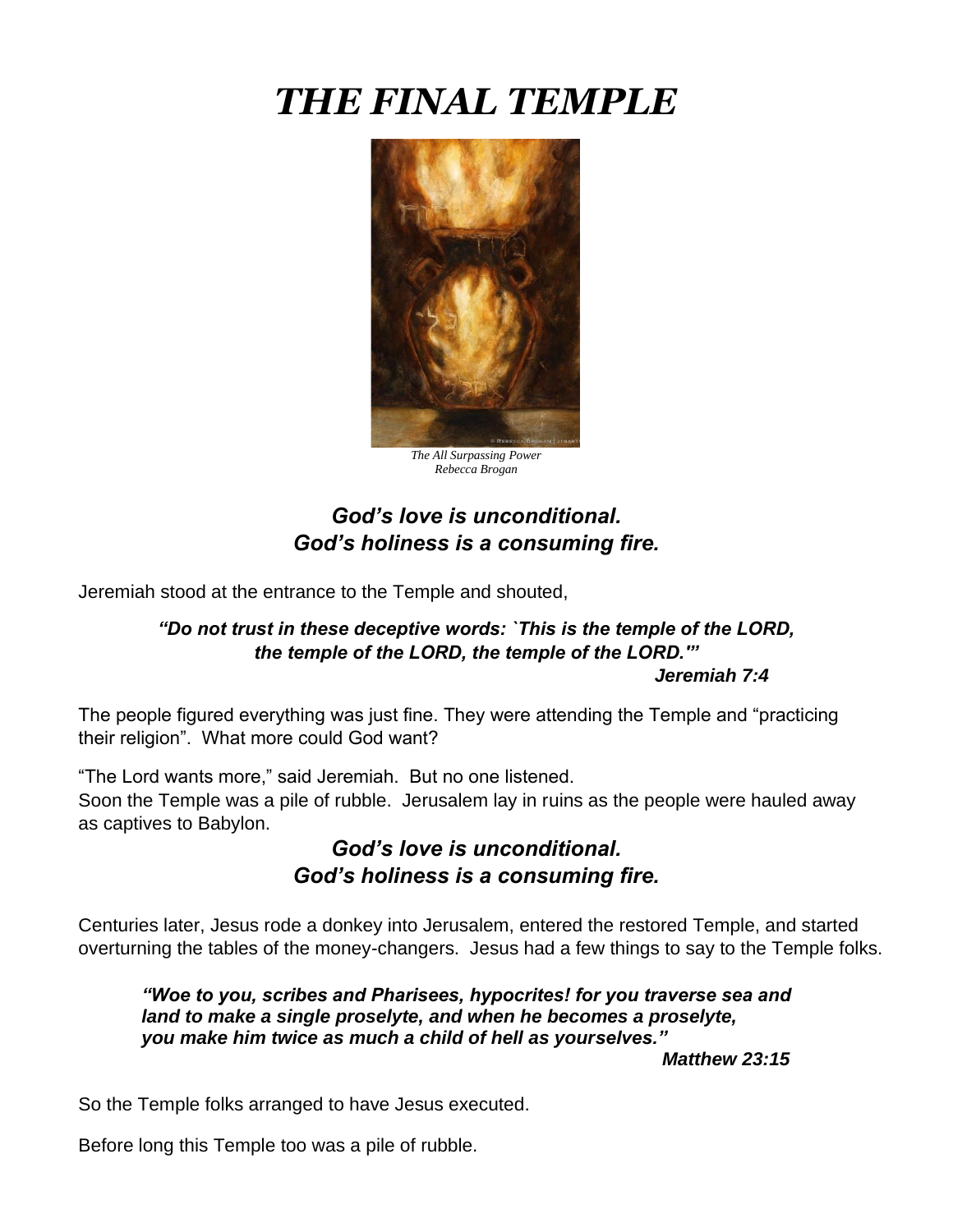## *God's love is unconditional. God's holiness is a consuming fire.*

Today the Temple of God is the Church, where the love of God is to spring forth as a fountain of Living Water. But what happens when this Temple, like those Temples of old, becomes shallow, when the fountain is dry, when warnings of Jesus are no longer heeded?

*But you are not to be called rabbi, for you have one teacher, and you are all brethren. And call no man your father on earth, for you have one Father, who is in heaven.*

*Neither be called masters, for you have one master, the Christ. He who is greatest among you shall be your servant; whoever exalts himself will be humbled, and whoever humbles himself will be exalted.*

*Matthew 23:8-12*

Yes, there are deeply committed followers of Jesus all over the earth. There are gatherings of disciples where the Fountain of Living Water flows freely.

But Christendom as a whole (the Temple) stands today under the same judgment as those Temples of old. This Temple, as we have known it all our lives, is soon to become rubble. The Church in all its forms is being weighed in the balance and found wanting.

# *God's love is unconditional. God's holiness is a consuming fire.*

Consuming Fire is visiting the Church. And out of the ashes will rise two new Temples.

One Temple will be a religious monster, ruled by deceit and driven by malice. This Temple is none other than the Harlot of Revelation 17.



*Come out of Her My People*

But out of the ashes another Temple will rise. This Temple is that motley multitude from every nation, tribe and tongue that will pass through the Great Tribulation and *"wash their robes and make them white in the blood of the Lamb".* 

This Temple will be focused on simply doing the Master's will.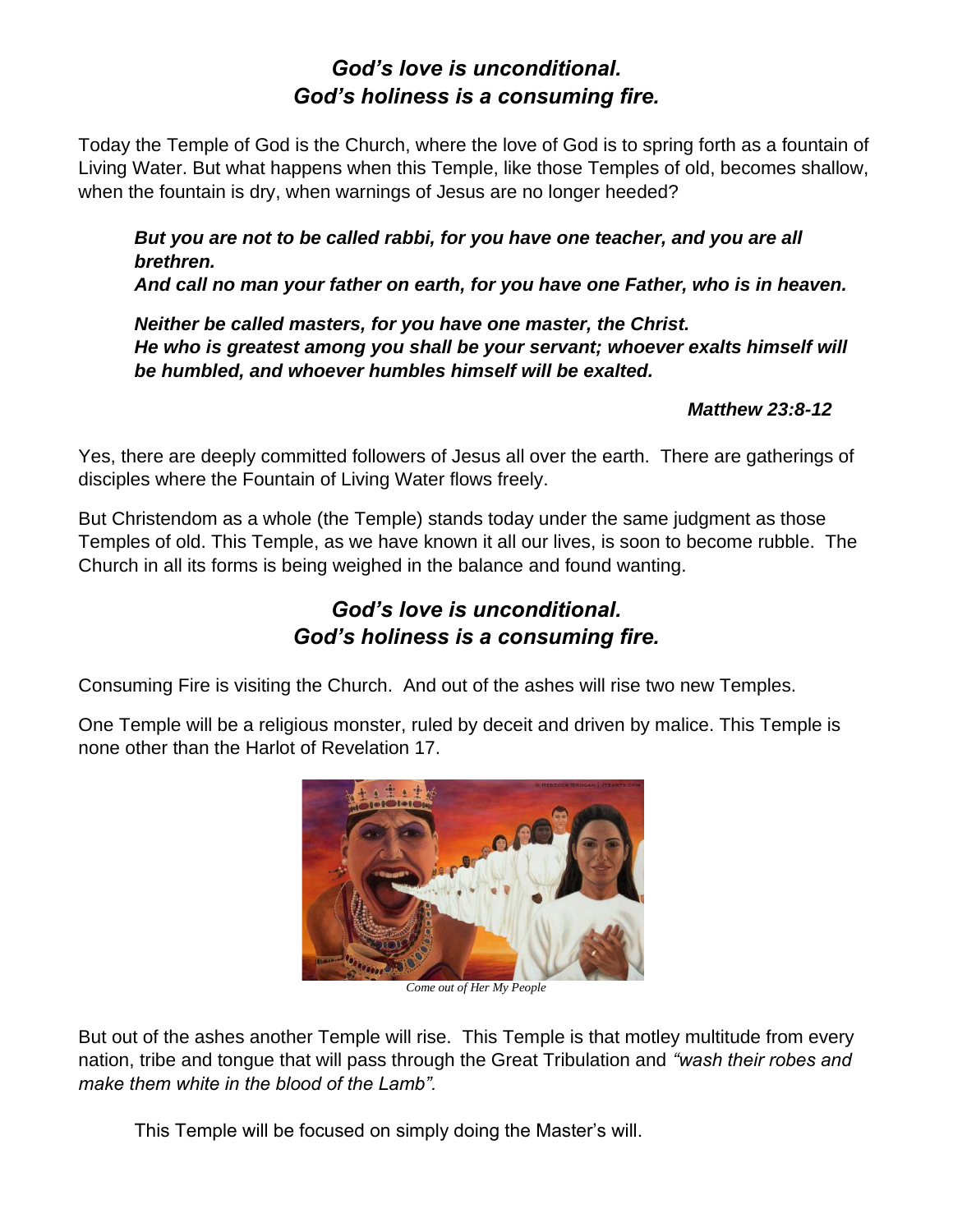The members of this Temple will be characterized by 5 things:

They will know what it means to be "crucified with Christ."

They will live and speak the truth.

They will share the Master's suffering as well as his power.

Their hearts will be ruled by the Father's unconditional love.

They will respect God's holiness as a consuming fire.



*The All surpassing Power in Jars of Clay*

## *They will know what it means to be "crucified with Christ."*

#### *I am crucified with Christ. It is no longer I who live, but Christ who lives in me. And the life I now live in the flesh I live by faith in the Son of God, who loved me and gave himself for me.*

*Galatians 2:20*

If I'm crucified with Christ, I am dead to my ego, dead to the need for attention, dead to "hurt feelings", dead to the compulsion to make things go my way.

I am learning daily to back off and let the Lord Jesus lead the way, always paying attention to what he has to say.

I am living by faith in the Son of God who loved me and gave himself for me.

#### *They will live and speak the truth.*

In today's crumbling Temple, Truth has long since been pushed aside in favor of "the end justifies the means".

But in the Last Temple, Truth will reign supreme.

*"You say that I am a king. To this end was I born. For this cause I came into the world: to bear witness to the truth.*

*Whoever is of the truth hears my voice."*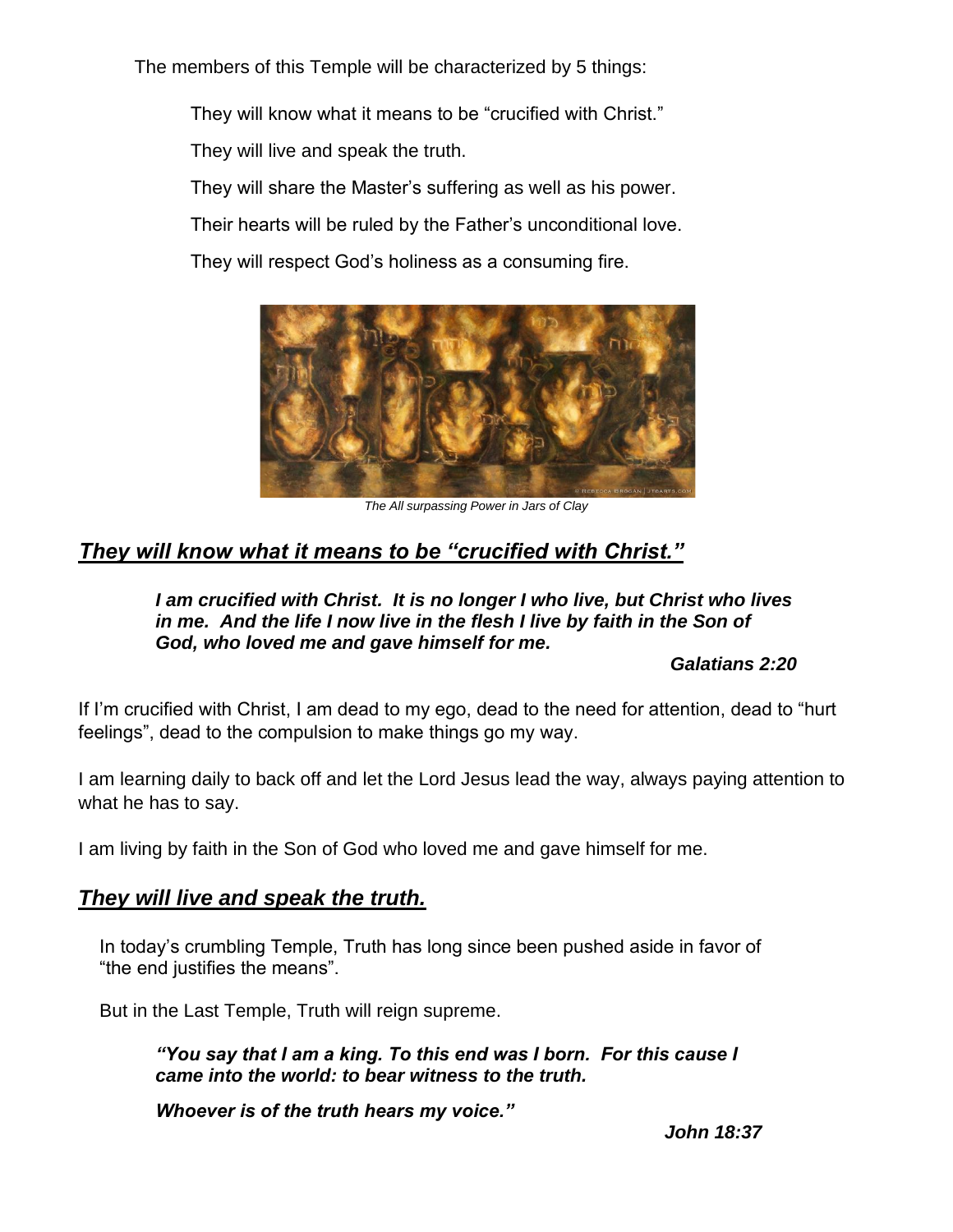*"If the world hates you, know that it has hated me before it hated you.* 

*If you were of the world, the world would love its own; but because you are not of the world, but I chose you out of the world, therefore the world hates you.*

*Remember the word that I said to you, `A servant is not greater than his master.' If they persecuted me, they will persecute you; if they kept my word, they will keep yours also."*

#### *John 15:18-20*

We will not have to look for persecution. It will find us. And the suffering we endure in our obedience to the Master will, in a mystery, be accompanied by his unspeakable power.

#### *"If they kept my word, they will keep yours also."*

## *Their hearts will be ruled by the Father's unconditional love.*

Unconditional love is not in our nature. We were born of Adam's race and are prisoners of our egos. But all that changes when our Lord brings us into God's World and enables us to walk by God's Spirit.

Now we can do it. We can walk in love.

*"You have heard that it was said, `You shall love your neighbor and hate your enemy.'*

*But I say to you, Love your enemies and pray for those who persecute you, so that you may be sons of your Father who is in heaven; for he makes his sun rise on the evil and on the good, and sends rain on the just and on the unjust.*

*For if you love those who love you, what reward have you? Do not even the tax collectors do the same?*

*And if you salute only your brethren, what more are you doing than others? Do not even the Gentiles do the same?*

*You, therefore, must be perfect, as your heavenly Father is perfect." Matthew 5:43-48*

We can do it. The Lord's Spirit can do it in us.

This love which God puts into us is also a holy fire.

#### *They will respect God's holiness as a consuming fire.*

In this Temple everybody knows the meaning of….

#### *The fear of the Lord is the beginning of wisdom.*

In this Temple believers mean what they say, when they pray....